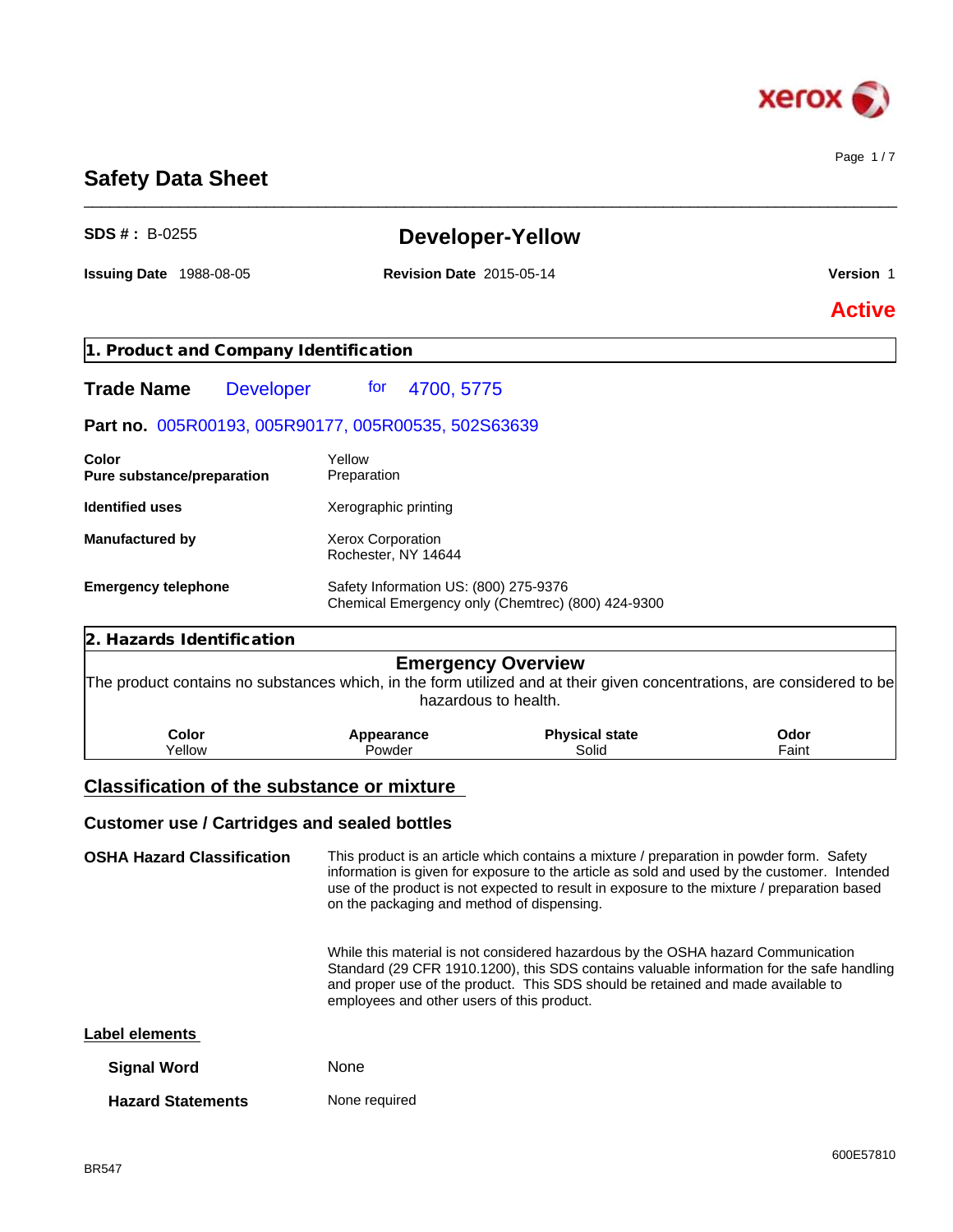

# \_\_\_\_\_\_\_\_\_\_\_\_\_\_\_\_\_\_\_\_\_\_\_\_\_\_\_\_\_\_\_\_\_\_\_\_\_\_\_\_\_\_\_\_\_\_\_\_\_\_\_\_\_\_\_\_\_\_\_\_\_\_\_\_\_\_\_\_\_\_\_\_\_\_\_\_\_\_\_\_\_\_\_\_\_\_\_\_\_\_\_\_\_\_ **SDS # :** B-0255 **Developer-Yellow** Page 2 / 7

**Precautionary Statements** None required **Potential Health Effects Principle Routes of Exposure** Inhalation **Acute toxicity Eyes** No known effect **Skin**<br> **Inhalation**<br>
No known effect<br>
No known effect **Inhalation** No known effect<br> **Ingestion** No known effect **No known effect Chronic effects Overexposure may cause:** mild respiratory irritation similar to nuisance dust. **Aggravated medical conditions** None under normal use conditions **Environmental hazard** The environmental impact of this product has not been fully investigated. However, this preparation is not expected to present significant adverse environmental effects.

## 3. Composition/Information on Ingredients

| <b>Chemical Name</b>        | <b>CAS-No</b> | Weight % |
|-----------------------------|---------------|----------|
| Ferrite                     | 66402-68-4    | 85-95    |
| Styrene/butadiene copolymer | 9003-55-8     | 5-10     |
| <b>Yellow Pigment</b>       | 12225-18-2    | 0.5-1    |

### 4. First Aid Measures

| <b>General advice</b>             |                                                                                                                                                                 |
|-----------------------------------|-----------------------------------------------------------------------------------------------------------------------------------------------------------------|
|                                   | For external use only. When symptoms persist or in all cases of doubt seek medical advice.<br>Show this material safety data sheet to the doctor in attendance. |
| Eye contact                       | Immediately flush with plenty of water. After initial flushing, remove any contact lenses and<br>continue flushing for at least 15 minutes                      |
| <b>Skin contact</b>               | Wash skin with soap and water                                                                                                                                   |
| <b>Inhalation</b>                 | Move to fresh air                                                                                                                                               |
| Ingestion                         | Rinse mouth with water and afterwards drink plenty of water or milk                                                                                             |
| Notes to physician                | Treat symptomatically                                                                                                                                           |
| <b>Protection of first-aiders</b> | No special protective equipment required                                                                                                                        |
| 5. Fire-Fighting Measures         |                                                                                                                                                                 |

| <b>Flammable properties</b>    | Not flammable. Will not readily ignite                            |
|--------------------------------|-------------------------------------------------------------------|
| <b>Flash point</b>             | Not applicable                                                    |
| Suitable extinguishing media   | Use water spray or fog; do not use straight streams, Foam         |
| Unsuitable extinguishing media | Do not use a solid water stream as it may scatter and spread fire |
|                                |                                                                   |

## **Specific hazards arising from the chemical**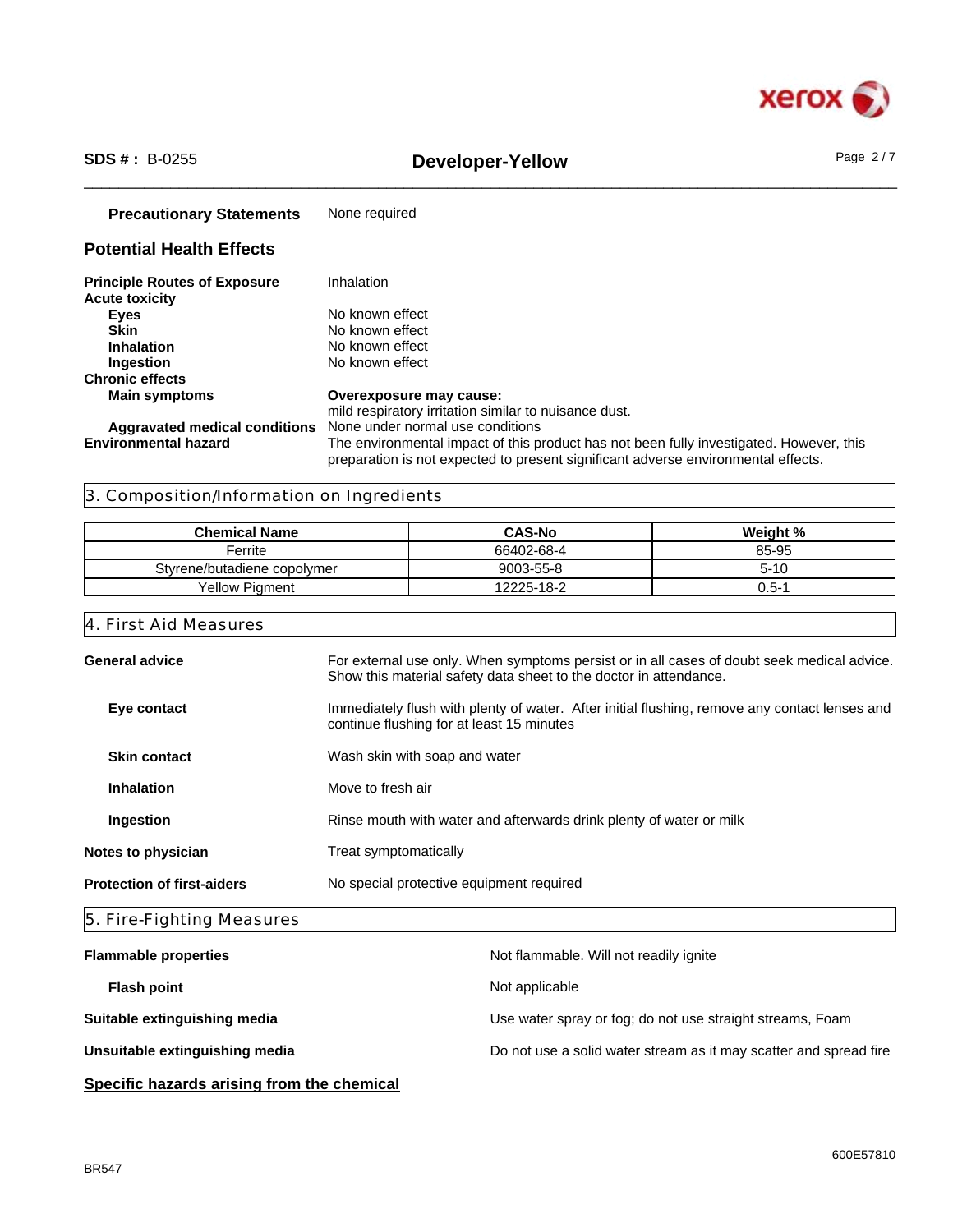

# \_\_\_\_\_\_\_\_\_\_\_\_\_\_\_\_\_\_\_\_\_\_\_\_\_\_\_\_\_\_\_\_\_\_\_\_\_\_\_\_\_\_\_\_\_\_\_\_\_\_\_\_\_\_\_\_\_\_\_\_\_\_\_\_\_\_\_\_\_\_\_\_\_\_\_\_\_\_\_\_\_\_\_\_\_\_\_\_\_\_\_\_\_\_ **SDS # :** B-0255 **Developer-Yellow** Page 3 / 7

| <b>Hazardous combustion products</b>    | Hazardous decomposition products due to incomplete<br>combustion, Carbon oxides, Nitrogen oxides (NOx) |
|-----------------------------------------|--------------------------------------------------------------------------------------------------------|
| <b>Explosion Data</b>                   |                                                                                                        |
| <b>Sensitivity to Mechanical Impact</b> | Not impact sensitive                                                                                   |
| <b>Sensitivity to Static Discharge</b>  | Fine dust dispersed in air, in sufficient concentrations, and in the                                   |
|                                         | presence of an ignition source is a potential dust explosion                                           |
|                                         | hazard                                                                                                 |

## **Protective Equipment and Precautions for Firefighters**

In the event of fire and/or explosion do not breathe fumes. Wear fire/flame resistant/retardant clothing. Use self-contained pressure-demand breathing apparatus if needed to prevent exposure to smoke or airborne toxins.

| <b>Personal Precautions</b><br>Avoid breathing dust<br><b>Environmental Precautions</b><br>No special environmental precautions required<br>Prevent dust cloud<br>Prevent dust cloud. Sweep up or vacuum up spillage and collect in suitable container for |
|------------------------------------------------------------------------------------------------------------------------------------------------------------------------------------------------------------------------------------------------------------|
| <b>Methods for containment</b><br>Methods for cleaning up                                                                                                                                                                                                  |
|                                                                                                                                                                                                                                                            |
|                                                                                                                                                                                                                                                            |
| disposal. Use non-sparking tools and equipment.                                                                                                                                                                                                            |
| <b>Other Information</b><br>The environmental impact of this product has not been fully investigated. However, this<br>preparation is not expected to present significant adverse environmental effects.                                                   |
| 7. Handling and Storage                                                                                                                                                                                                                                    |
| Handle in accordance with good industrial hygiene and safety practice<br>Advice on safe handling<br>Avoid dust accumulation in enclosed space<br>Prevent dust cloud                                                                                        |
| Keep container tightly closed in a dry and well-ventilated place<br><b>Technical measures/Storage</b><br>conditions<br>Store at room temperature                                                                                                           |
| None under normal use condtions<br><b>Hygiene measures</b>                                                                                                                                                                                                 |
| 8. Exposure Controls/Personal Protection                                                                                                                                                                                                                   |

## **Exposure guidelines**

**Product information**

**ACGIH TLV TWA** 10 mg/m<sup>3</sup> (inhalable particles) **ACGIH TLV TWA** 3 mg/m<sup>3</sup> (respirable dust) **OSHA PEL TWA** 15 mg/m<sup>3</sup> (total dust) **OSHA PEL TWA** 5 mg/m<sup>3</sup> (respirable dust) **Xerox Exposure Limit**  $2.5 \text{ mg/m}^3$  (total dust) **Xerox Exposure Limit** 0.4 mg/m<sup>3</sup> (respirable dust)

## **Other Information**

The results obtained from a Xerox sponsored Chronic Toner Inhalation Study demonstrated no lung changes in rats for the lowest (1 mg/m<sup>3</sup> ) exposure level (the level most relevant to potential human exposure). A very slight degree of fibrosis was noted in 25% of animals at the middle (4mg/m<sup>3</sup>) exposure level, while a slight degree of fibrosis was noted in all the animals at the highest (16 mg/m<sup>3</sup> ) exposure level. These findings are attributed to "lung overloading", a generic response to excessive amounts of any dust retained in the lungs for a prolonged period. This study was conducted using a special test toner to comply with an EPA testing protocol.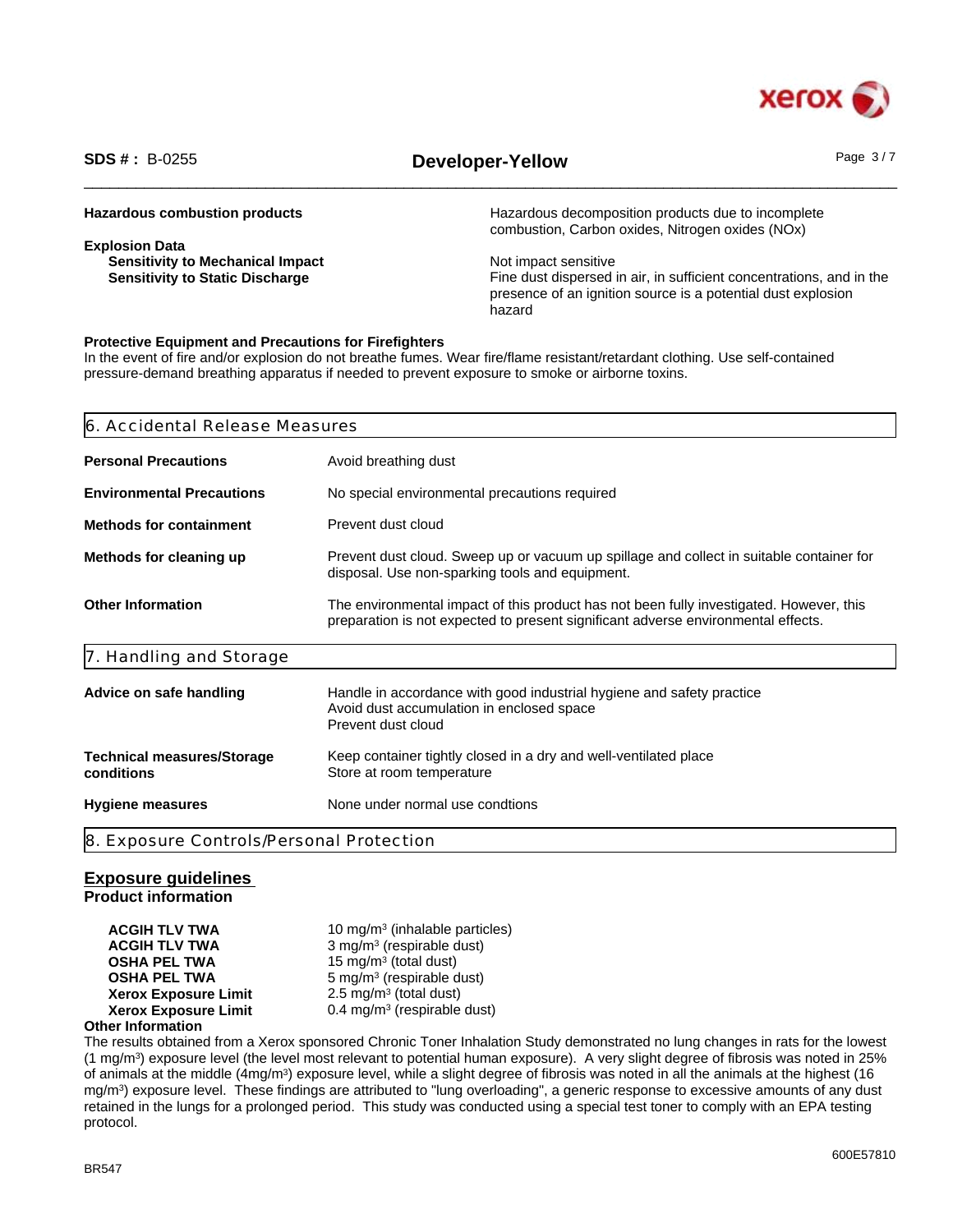

## **Occupational Exposure Controls**

**Engineering measures** None under normal use conditions

# **Personal Protective Equipment**

## **Customer use / Cartridges and sealed bottles**

| <b>Respiratory protection</b> | No special protective equipment required |
|-------------------------------|------------------------------------------|
| <b>Eye/Face protection</b>    | No special protective equipment required |
| Skin and body protection      | No special protective equipment required |
| <b>Hand protection</b>        | No special protective equipment required |

# 9. Physical and Chemical Properties

| Appearance<br><b>Odor threshold</b><br>рH<br><b>Flash point</b>                                                                                                                                                                                                                                | Powder<br>Not applicable<br>Not applicable<br>Not applicable |                                                                                                                                                                                                                                                                                       | Odor<br><b>Physical state</b><br>Color<br><b>Boiling</b><br>point/range | Faint<br>Solid<br>Yellow<br>Not applicable                                                   |
|------------------------------------------------------------------------------------------------------------------------------------------------------------------------------------------------------------------------------------------------------------------------------------------------|--------------------------------------------------------------|---------------------------------------------------------------------------------------------------------------------------------------------------------------------------------------------------------------------------------------------------------------------------------------|-------------------------------------------------------------------------|----------------------------------------------------------------------------------------------|
| <b>Autoignition</b><br>temperature                                                                                                                                                                                                                                                             | Not applicable                                               |                                                                                                                                                                                                                                                                                       |                                                                         |                                                                                              |
| <b>Flammability Limits in Air</b>                                                                                                                                                                                                                                                              |                                                              | Not applicable                                                                                                                                                                                                                                                                        |                                                                         |                                                                                              |
| <b>Explosive properties</b><br>Vapor pressure<br>Vapor density<br><b>Water solubility</b><br><b>Viscosity</b><br><b>Partition coefficient</b><br><b>Evaporation rate</b><br><b>Melting point/range</b><br><b>Freezing point</b><br><b>Decomposition temperature</b><br><b>Specific gravity</b> |                                                              | source is a potential dust explosion hazard<br>Not applicable<br>Not applicable<br>Negligible<br>Not applicable<br>Not applicable<br>Not applicable<br>Not determined<br>Not applicable<br>Not determined<br>1 (toner component)<br>$\tilde{\phantom{a}}$<br>$~5$ (carrier component) |                                                                         | Fine dust dispersed in air, in sufficient concentrations, and in the presence of an ignition |

## 10. Stability and Reactivity

| <b>Reactivity</b>     | No dangerous reaction known under conditions of normal use |
|-----------------------|------------------------------------------------------------|
| <b>Stability</b>      | Stable under normal conditions                             |
| Incompatible products | None                                                       |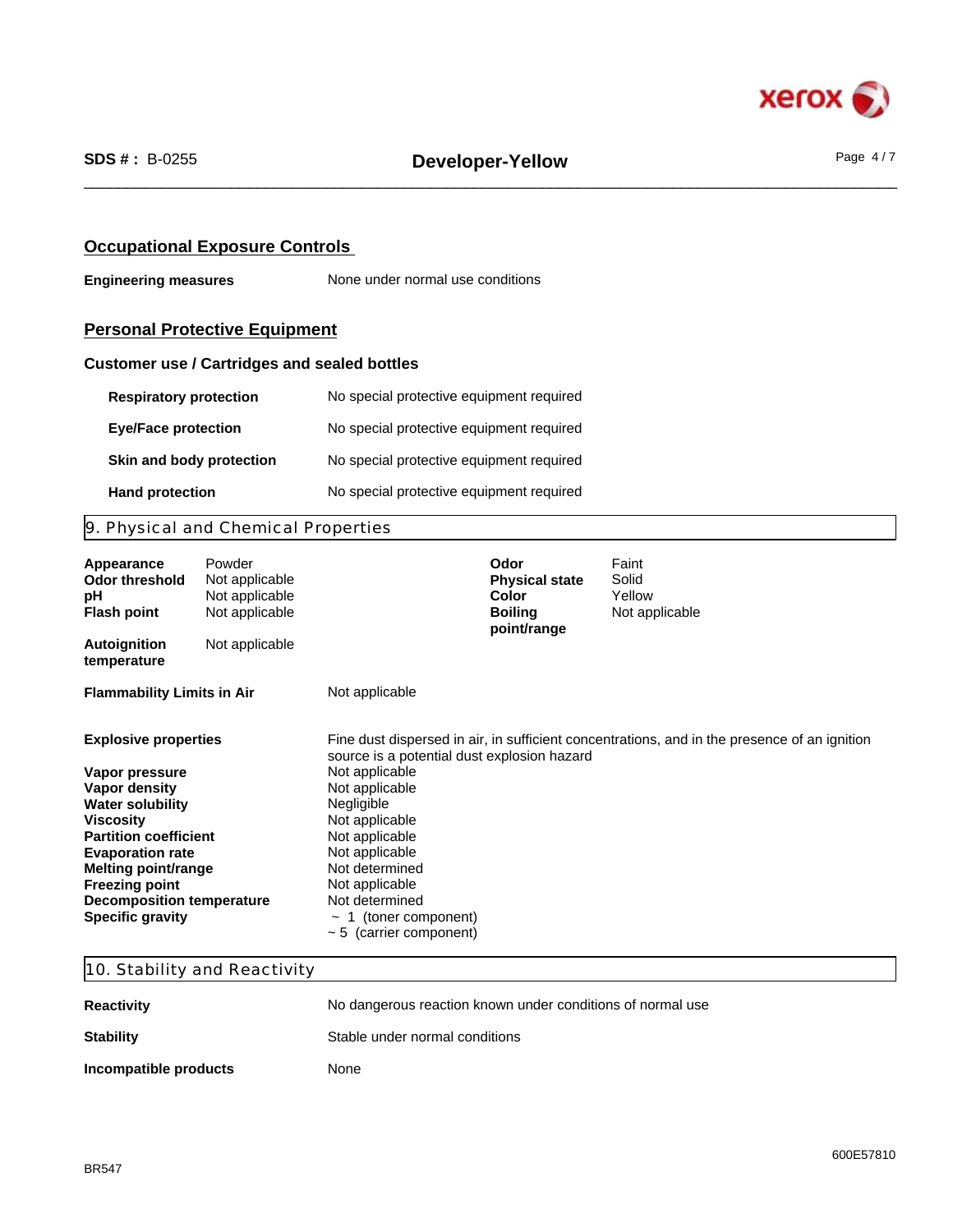

| <b>SDS #: B-0255</b>                                    | <b>Developer-Yellow</b>                                                                                                                                           | Page $5/7$ |
|---------------------------------------------------------|-------------------------------------------------------------------------------------------------------------------------------------------------------------------|------------|
| <b>Conditions to Avoid</b>                              | Prevent dust cloud<br>Fine dust dispersed in air, in sufficient concentrations, and in the presence of an ignition<br>source is a potential dust explosion hazard |            |
| Hazardous Decomposition Products None under normal use  |                                                                                                                                                                   |            |
| <b>Hazardous polymerization</b>                         | Hazardous polymerization does not occur                                                                                                                           |            |
| <b>Hazardous reactions</b>                              | None under normal processing                                                                                                                                      |            |
| 11. Toxicological Information                           |                                                                                                                                                                   |            |
|                                                         | The toxicity data noted below is based on the test results of similar reprographic materials.                                                                     |            |
| <b>Acute toxicity</b><br><b>Product information</b>     |                                                                                                                                                                   |            |
| <b>Irritation</b>                                       | No skin irritation, No eye irritation                                                                                                                             |            |
| LD50 Oral                                               | $> 5$ g/kg (rat)                                                                                                                                                  |            |
| <b>LD50 Dermal</b><br><b>LC50 Inhalation:</b>           | $> 5$ g/kg (rabbit)<br>$> 5$ mg/L (rat, 4 hr)                                                                                                                     |            |
|                                                         |                                                                                                                                                                   |            |
| <b>Eyes</b>                                             | No known effect                                                                                                                                                   |            |
| <b>Skin</b>                                             | No known effect                                                                                                                                                   |            |
| <b>Inhalation</b>                                       | No known effect                                                                                                                                                   |            |
| Ingestion                                               | No known effect                                                                                                                                                   |            |
| <b>Chronic toxicity</b>                                 |                                                                                                                                                                   |            |
| <b>Product information</b>                              |                                                                                                                                                                   |            |
| <b>Chronic effects</b>                                  | No known effects under normal use conditions                                                                                                                      |            |
| <b>Main symptoms</b>                                    | Overexposure may cause: mild respiratory irritation similar to nuisance dust.                                                                                     |            |
| <b>Aggravated medical conditions</b>                    | None under normal use conditions                                                                                                                                  |            |
| Carcinogenicity                                         | Contains no ingredient listed as a carcinogen.                                                                                                                    |            |
| <b>Other toxic effects</b>                              |                                                                                                                                                                   |            |
| <b>Product information</b>                              |                                                                                                                                                                   |            |
| <b>Sensitization</b>                                    | No sensitization responses were observed                                                                                                                          |            |
| <b>Mutagenic effects</b><br><b>Target organ effects</b> | Not mutagenic in AMES Test<br>None known                                                                                                                          |            |
| Other adverse effects                                   | None known                                                                                                                                                        |            |
| <b>Aspiration Hazard</b>                                | Not applicable                                                                                                                                                    |            |
|                                                         |                                                                                                                                                                   |            |

# 12. Ecological Information

## **Ecotoxicity**

The environmental impact of this product has not been fully investigated. However, this preparation is not expected to present significant adverse environmental effects.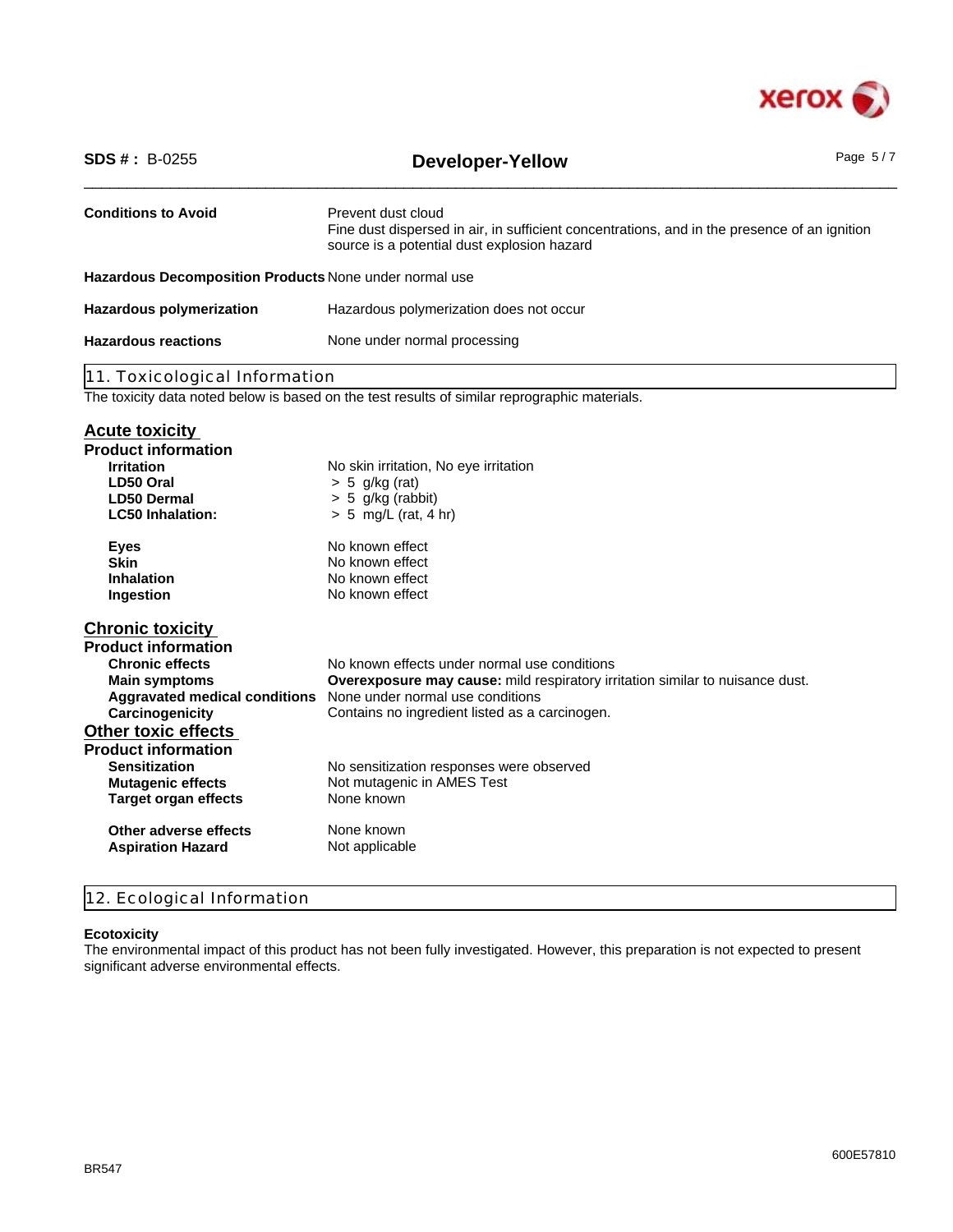

\_\_\_\_\_\_\_\_\_\_\_\_\_\_\_\_\_\_\_\_\_\_\_\_\_\_\_\_\_\_\_\_\_\_\_\_\_\_\_\_\_\_\_\_\_\_\_\_\_\_\_\_\_\_\_\_\_\_\_\_\_\_\_\_\_\_\_\_\_\_\_\_\_\_\_\_\_\_\_\_\_\_\_\_\_\_\_\_\_\_\_\_\_\_ **SDS # :** B-0255 **Developer-Yellow** Page 6 / 7

| <b>Waste Disposal Methods</b> | This material, as supplied, is not a hazardous waste according to Federal regulations (40)<br>CFR 261). This material could become a hazardous waste if it is mixed with or otherwise<br>comes in contact with a hazardous waste, if chemical additions are made to this material, or<br>if the material is processed or otherwise altered. Consult 40 CFR 261 to determine whether<br>the altered material is a hazardous waste. Consult the appropriate state, regional, or local<br>regulations for additional requirements. |  |
|-------------------------------|---------------------------------------------------------------------------------------------------------------------------------------------------------------------------------------------------------------------------------------------------------------------------------------------------------------------------------------------------------------------------------------------------------------------------------------------------------------------------------------------------------------------------------|--|
| <b>Contaminated packaging</b> | Dispose of in accordance with local regulations.                                                                                                                                                                                                                                                                                                                                                                                                                                                                                |  |

**Note** This material is not subject to regulation as a hazardous material for shipping.

|  | 15. Regulatory Information |  |
|--|----------------------------|--|
|  |                            |  |

### **OSHA Regulatory Status**

This product is an article which contains a mixture / preparation in powder form. Safety information is given for exposure to the article as sold and used by the customer. Intended use of the product is not expected to result in exposure to the mixture / preparation based on the packaging and method of dispensing.

While this material is not considered hazardous by the OSHA hazard Communication Standard (29 CFR 1910.1200), this SDS contains valuable information for the safe handling and proper use of the product. This SDS should be retained and made available to employees and other users of this product.

#### **International Inventories**

| <b>TSCA</b>     | Complies |
|-----------------|----------|
| <b>DSL/NDSL</b> | Complies |

## **U.S. Federal Regulations**

## **SARA 313**

Section 313 of Title III of the Superfund Amendments and Reauthorization Act of 1986 (SARA). This product does not contain any chemicals which are subject to the reporting requirements of the Act and Title 40 of the Code of Federal Regulations, Part 372. **Clean Water Act**

This product is not regulated as a pollutant pursuant to the Clean Water Act (40 CFR 122.21 and 40 CFR 122.42).

**Clean Air Act, Section 112 Hazardous Air Pollutants (HAPs) (see 40 CFR 61)**

This product is not regulated as a hazardous air pollutant (HAPS) under Section 112 of the Clean Air Act Amendments of 1990. **CERCLA**

This material, as supplied, does not contain any substances regulated as hazardous substances under the Comprehensive Environmental Response Compensation and Liability Act (CERCLA) (40 CFR 302) or the Superfund Amendments and Reauthorization Act (SARA) (40 CFR 355). There may be specific reporting requirements at the local, regional, or state level pertaining to releases of this material.

#### **TSCA**

TSCA 12(b) does not apply to this product.

## **U.S. State Regulations**

#### **California Proposition 65**

This product does not contain any Proposition 65 chemicals.

## **U.S. State Right-to-Know Regulations**